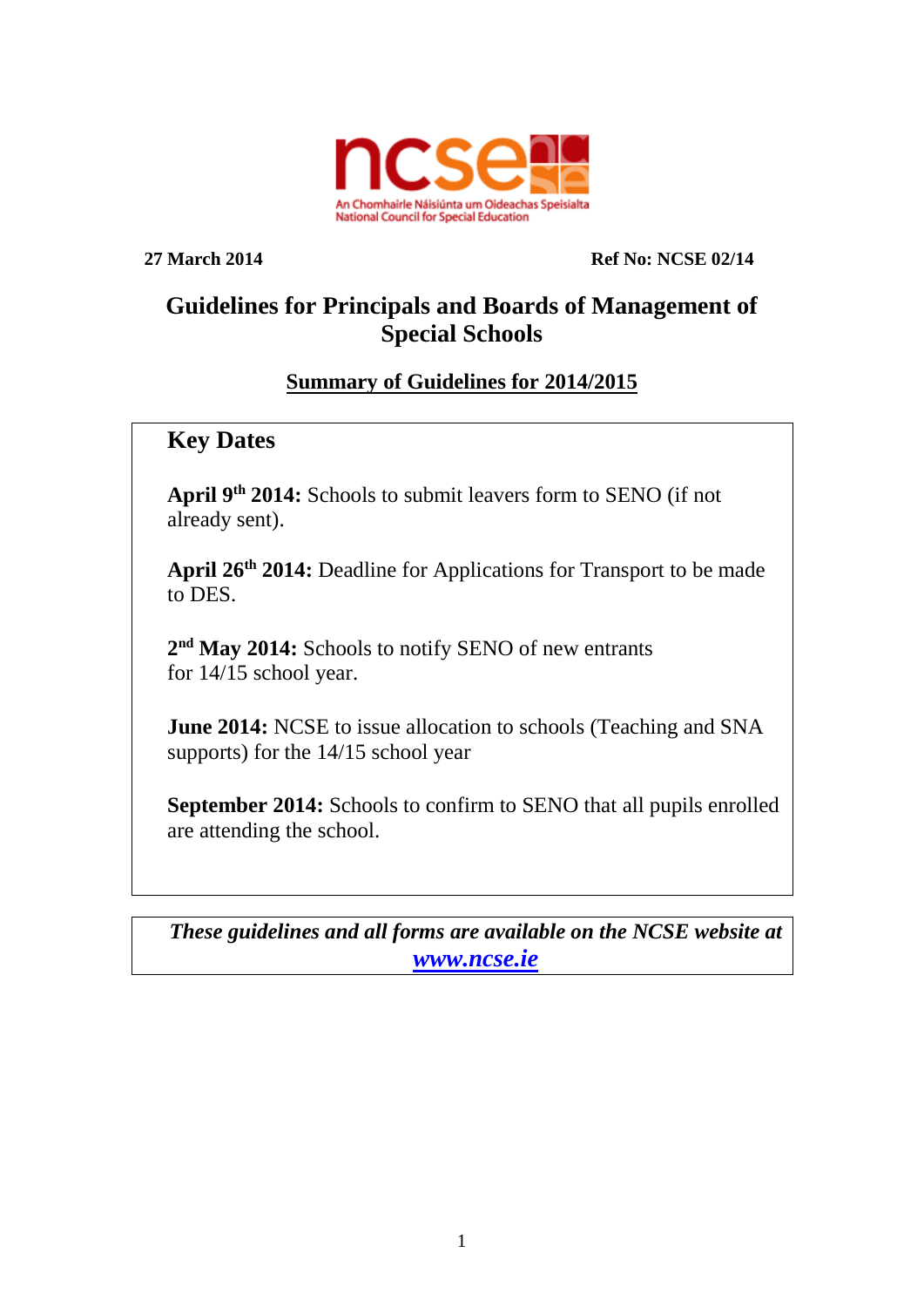#### **Children with SEN Leaving at the end of 2013/14 School Year**

Schools should immediately forward the list of children who will be leaving at the end of the school year. The Leavers Form (Appendix 4) is available on [www.ncse.ie.](http://www.ncse.ie/) In schools where no children are leaving, the school should complete the form signalling a NIL return.

#### N**otification of new entrants – 2 nd May, 2014**

A deadline of  $2<sup>nd</sup>$  May, 2014 applies for the receipt of application forms for new entrants. (Appendix 1).

Teacher allocation will be based on the school's pupil profile in line with the provisions of DES Circular 0038/2010.

Leavers and new entrant information is required to determine teaching and SNA supports for the school year 14/15. NCSE intends to issue teaching and SNA allocations to special schools in early to mid-June.

Applications received after May  $2<sup>nd</sup>$ , 2014 will be processed in a timely manner. Decisions on these applications will issue as soon as practicable.

In September each school will be required to confirm pupil attendance to the SENO.

#### **Pupils with Behavioural Care Needs**

Schools should be aware that where SNA support is being requested for a pupil with SEN and where the primary reason for the application relates to behavioural care needs, the application should be accompanied by the BCN1 form. The BCN1 form allows the school demonstrate what strategies and positive behaviour supports have been put in place to manage the behaviour prior to requesting access to SNA supports.

NEPS has published 'Behavioural, Emotional and Social Difficulties - A Continuum of Support for Primary Schools - Guidelines for Teachers" to help schools develop systems, skills and structures for responding to the needs of pupils with behavioural, emotional and social, as well as learning, needs. These guidelines can be downloaded from [www.education.ie.](http://www.education.ie/)

#### **Applications for Assistive Technology and/or Transport**

Applications for Assistive Technology and Transport can be made to the SENO using the relevant forms which are available at [www.ncse.ie.](http://www.ncse.ie/)

*Please note that DES Transport Section has indicated that the closing date for applications for transport is April 26th please ensure applications for transport are submitted to SENO in advance of this date.*